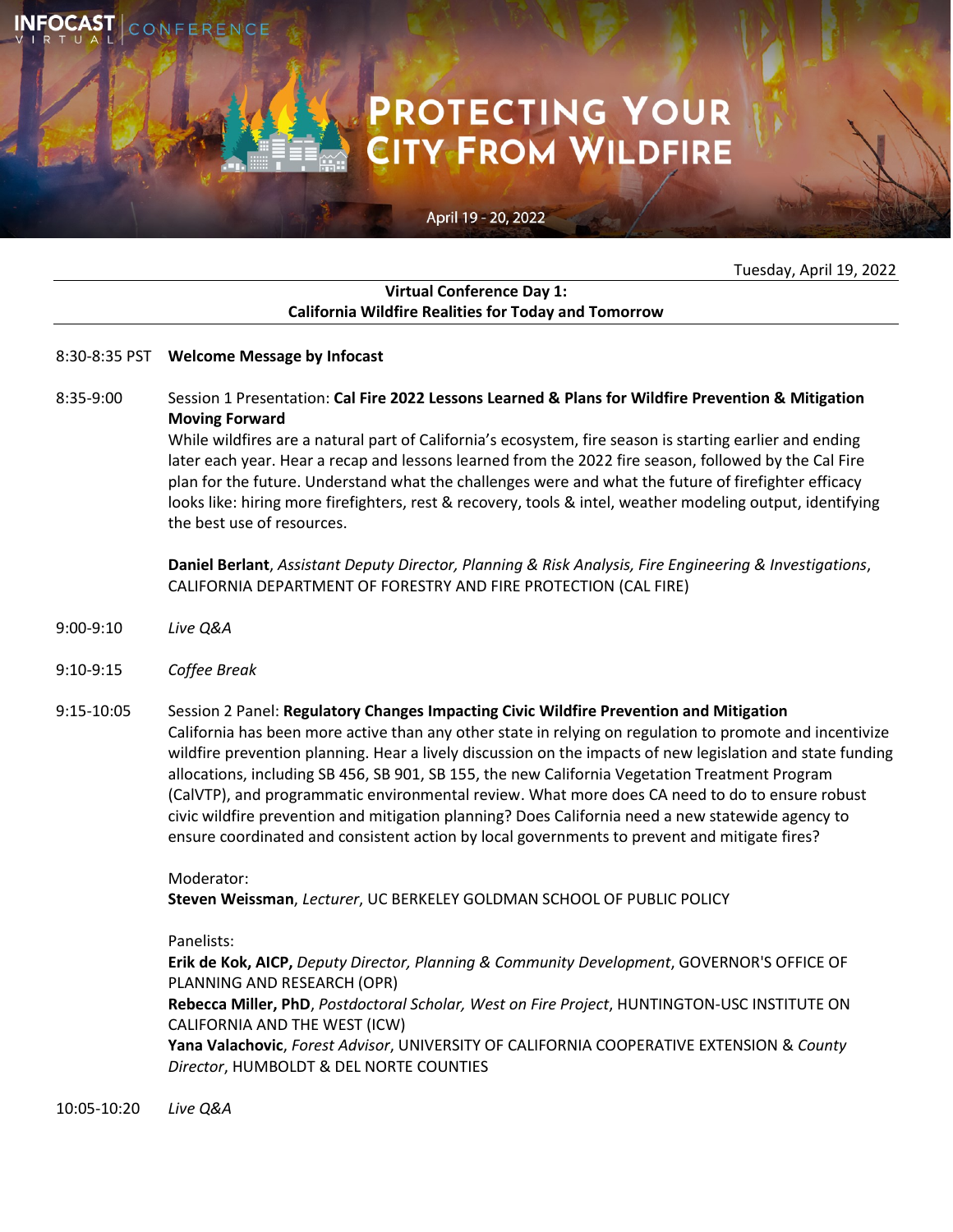#### 10:20-10:25 *Coffee Break*

#### 10:25-11:15 Session 3 Panel: **Partnerships & Funding for Community Fire Resilience**

If there's one thing that's universally acknowledged to be true about California wildfires, it is that we need more money to solve the problem. The new infrastructure bill, new state money, and other sources are a welcome relief, but how are those resources being allocated? Hear a run-down of new and yearly grant programs available to local communities, funding timelines and procedures, and what the issues and challenges are in wildfire planning and mitigation funding. Are new procedures ensuring more long-term, year over year funding streams necessary for certain local projects to bolster mitigation efforts? Is there a process to get grant funding for retrofitting homes?

#### Moderator:

**Jessica Morse**, *Deputy Secretary, Forest Resources Management*, CALIFORNIA NATURAL RESOURCES AGENCY

#### Panelists:

**Melinda Allen**, *Deputy Director of Statewide Programs*, CALIFORNIA CONSERVATION CORPS **Ryan Buras**, *Deputy Director*, CALIFORNIA GOVERNOR'S OFFICE OF EMERGENCY SERVICES (CAL OES) **Steven Hawks**, *Staff Chief, Wildfire Planning & Engineering Division*, CALIFORNIA DEPARTMENT OF FORESTRY AND FIRE PROTECTION (CAL FIRE) **Hedi Jalon**, *Executive Director*, CALIFORNIA FIRE SAFE COUNCIL

- 11:15-11:30 *Live Q&A*
- 11:30-11:35 *Coffee Break*
- 11:35-12:25 Session 4 Panel: **Best Practices in Identifying & Obtaining Funding for Local Prevention Measures**  Communities can use a variety of ways to obtain funding for wildfire prevention measures, including federal reimbursement, general fund appropriations, grant programs for forest health and fire, and disaster response accounts. Additionally, cities may decide to leverage private capital for microgrids and other improvement projects. Panelists will discuss where the gaps are, what prioritization needs to happen, and how cities can gain access to different types of available funding, both pre-and post-fire event.

#### Moderator:

**Tonya Hoover**, *Deputy Fire Administrator*, US FIRE ADMINISTRATION, FEMA

#### Panelists:

**Natalie Burke**, *Wildfire Prevention Grants Program Manager, Wildfire Prevention Grants*, CALIFORNIA DEPARTMENT OF FORESTRY AND FIRE PROTECTION (CAL FIRE) **Christopher Danch**, *Executive Director & Grants Specialist*, OJAI VALLEY FIRE SAFE COUNCIL **Jamie Jones**, *Executive Director & CEO*, FIRE SAFE COUNCIL OF NEVADA COUNTY

- 12:25-12:40 *Live Q&A*
- 12:40-1:20 *Lunch Break*

# 1:20-2:05 Session 5 Panel: **Best Practices for Community Wildfire Protection Plans** Understanding wildfire hazards and creating strong mitigation measures in a Community Wildfire Protection Plan (CWPP) is a collaborative effort requiring the involvement of many parties. Moreover, a city will often have hazard mitigation and/or zoning restrictions for safety in existing plans. How can local officials align the safety elements of General Plans, Natural Hazards Mitigation Plans (NHMPs), and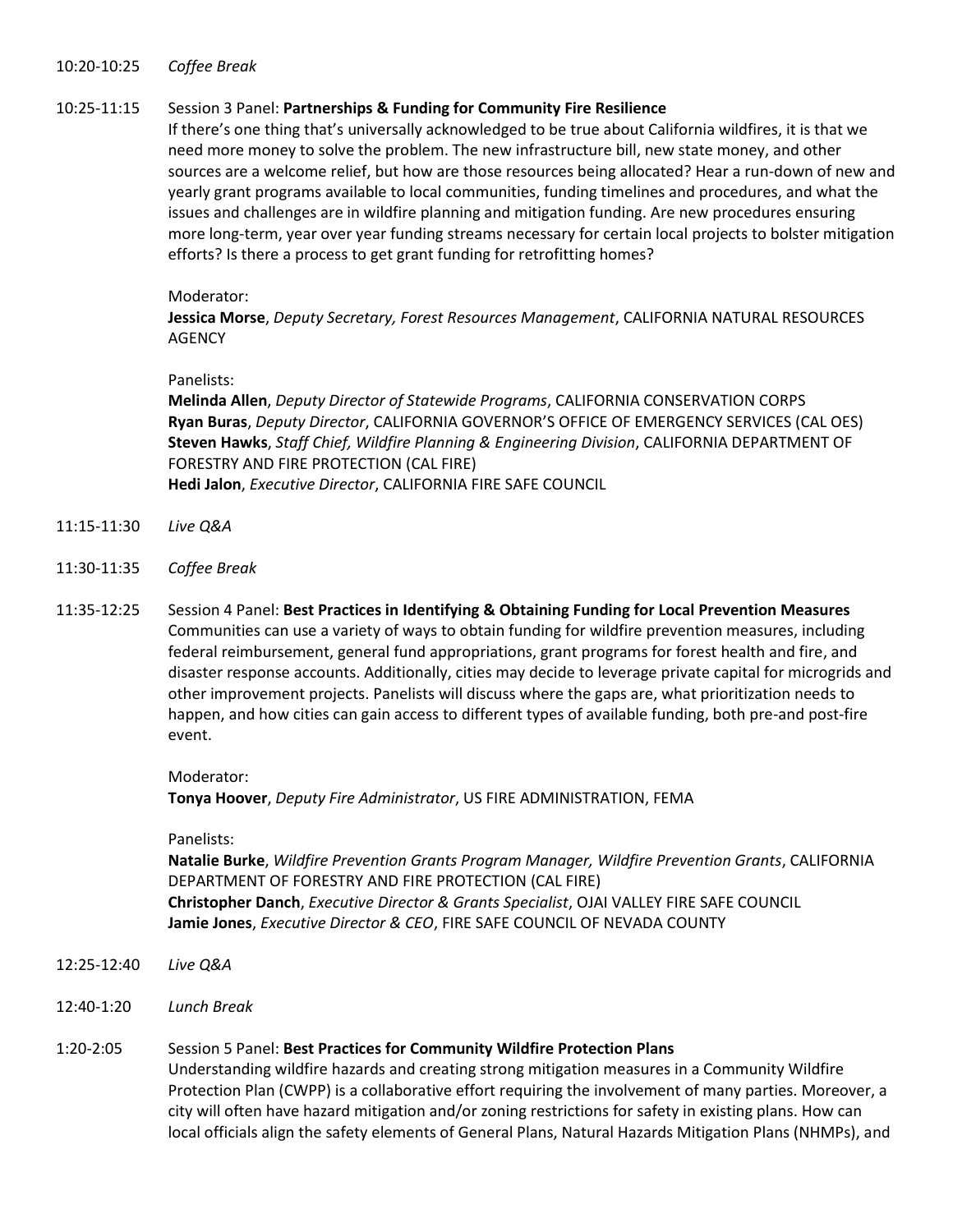CWPPs? Panelists will discuss best practices in creating CWPPs, including identifying the right parties to involve, developing leadership teams, integrating lessons learned from existing plans, coordinating between departments, and obtaining community involvement. How are people quantifying wildfire risk and incorporating that into their overall decision making?

## Moderator:

**Beth Burnam**, *Co-President*, NORTH TOPANGA CANYON FIRE SAFE COUNCIL

## Panelists:

**Barry Callenberger**, *Wildfire Management Expert,* DEER CREEK RESOURCES **Christopher Danch**, *Executive Director & Grants Specialist*, OJAI VALLEY FIRE SAFE COUNCIL **Paul Lowenthal**, *Assistant Fire Marshal*, SANTA ROSA FIRE DEPARTMENT **Larry G. Williams**, *Fire Prevention Supervisor & Fire Hazard Reduction Program Manager*, VENTURA COUNTY FIRE DEPARTMENT

- 2:05-2:20 *Live Q&A*
- 2:20-2:25 *Coffee Break*

# 2:25-3:10 Session 6 Panel: **Dealing with the Ramifications of PSPSs**

California continues to face public safety power shutoffs (PSPSs) in the wake of increased wildfire frequency. While utilities have a strong incentive to broadly use PSPS events to avoid wildfire liabilities, PSPSs have an immediate impact on power reliability, forcing communities to consider at-risk residents, critical facilities, transportation, and the impacts on local business. This panel will discuss future PSPS frequency, best practices in notification procedures and local outreach, and how communities can mitigate the financial aftermath.

Moderator:

**Arn Andrews**, *Assistant Town Manager*, TOWN OF LOS GATOS

Panelists:

**Robert Marshall**, *Fire Marshal/Interim CRR Division Chief*, SAN MATEO CONSOLIDATED FIRE DEPARTMENT **Aminah Mears, DPA**, *Emergency Services Officer*, CITY OF FONTANA & SAN BERNARDINO COUNTY FIRE **Gregory Moon**, *Fire Chief*, HOOPA FIRE DEPARTMENT AND OFFICE OF EMERGENCY SERVICES **Caroline Thomas Jacobs**, *Director*, OFFICE OF ENERGY INFRASTRUCTURE SAFETY (OEIS)

- 3:10-3:25 *Live Q&A*
- 3:25-3:30 *Coffee Break*

## 3:30-4:20 Session 7 Panel: **Maintaining Electricity for Essential Infrastructure with Microgrids**

Community microgrids are decentralized electricity generation systems designed to operate locally, creating resilience benefits during an emergency event, wildfire, or PSPS. Microgrids allow key infrastructure, like hospitals and command centers, to continue to operate during a crisis, however there are pros and cons to decentralizing electricity generation. What are the impacts on water utilities, transmission lines, and energy prices? How can smaller communities pay for these expensive systems, and what role do traditional utilities play?

# Moderator: **Craig Lewis**, *Founder & Executive Director*, CLEAN COALITION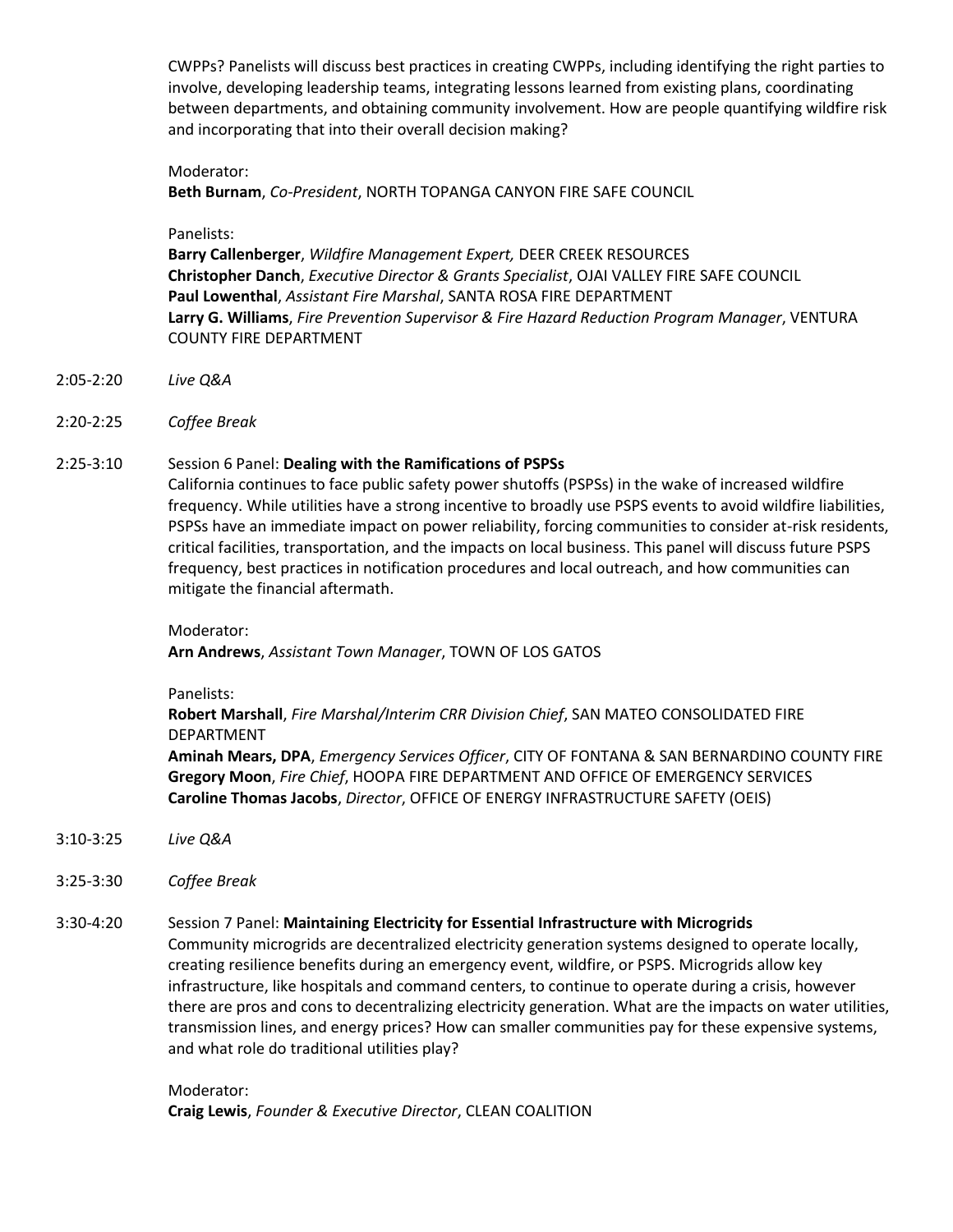Panelists: **Ardi Arian**, *President & CEO*, RENEWABLE AMERICA **Randell Johnson, PhD**, *CEO*, ACELEREX **Charlie Vartanian**, *Senior Technical Advisor – Energy Storage Integration*, PACIFIC NORTHWEST NATIONAL LABORATORY (PNNL)

- 4:20-4:35 *Live Q&A*
- 4:35 *Virtual Conference Day 1 Adjourns*
- 4:35-5:35 *Conference Platform Open for Virtual Networking*

Wednesday, April 20, 2022

# **Virtual Conference Day 2: Meeting Immediate Community Needs in Mitigation & Emergency Preparedness**

- 8:30-8:35 PST **Day 2 Opening Message by Infocast**
- 8:35-9:20 Session 8 Panel: **Update on Aligning Insurance Provider & Individual Home Hardening Efforts** Home hardening and defensible space work. Still, residents in high-risk wildfire zones are losing home insurance options, which can create a domino effect for local economies, home sales, and property taxes. How can insurers and community leaders align efforts to educate the public on home hardening and defensible space, strengthening the entire community and making individual homes more insurable? Panelists will discuss the latest news in fire insurance issues: the Insurance Commissioner's efforts for more Wildfire Risk Score transparency, how insurance companies are using localized and individual homeowner mitigation measures in their determinations, how communities can help residents, the FAIR plan, and the possible long-term outcome of AB 38 "Defensible Space Inspection for Real Estate Transactions".

#### Moderator:

**Joel Laucher**, *Insurance Consultant & former Chief Deputy*, CALIFORNIA DEPARTMENT OF INSURANCE

## Panelists:

**Amy Bach**, *Executive Director*, UNITED POLICYHOLDERS **Daniel Gorham**, *Research Engineer*, INSURANCE INSTITUTE FOR BUSINESS & HOME SAFETY (IBHS) **Mark Sektnan***, Vice President, State Government Relations (CA, HI, NV, WA)*, AMERICAN PROPERTY CASUALTY INSURANCE ASSOCIATION

- 9:20-9:35 *Live Q&A*
- 9:35-9:40 *Coffee Break*

# 9:40-10:05 Session 9 Presentation: **Inside Out Approach to Defensible Space and Home Hardening** There has been a shift in thinking about home hardening, with an inside out approach - an emphasis on the house first, then focusing out from the house. Improvements like ember resistant vents/1/4 in mesh, no flammable vegetation within first 5 ft of home, class A fire rated materials, all make a huge difference. Today's wildfire environment is conducive to the mass destruction of structures from wildfire. Communities and property owners need to look at both defensible space and the home itself when evaluating wildfire vulnerability at the parcel level. How can community leaders help homeowners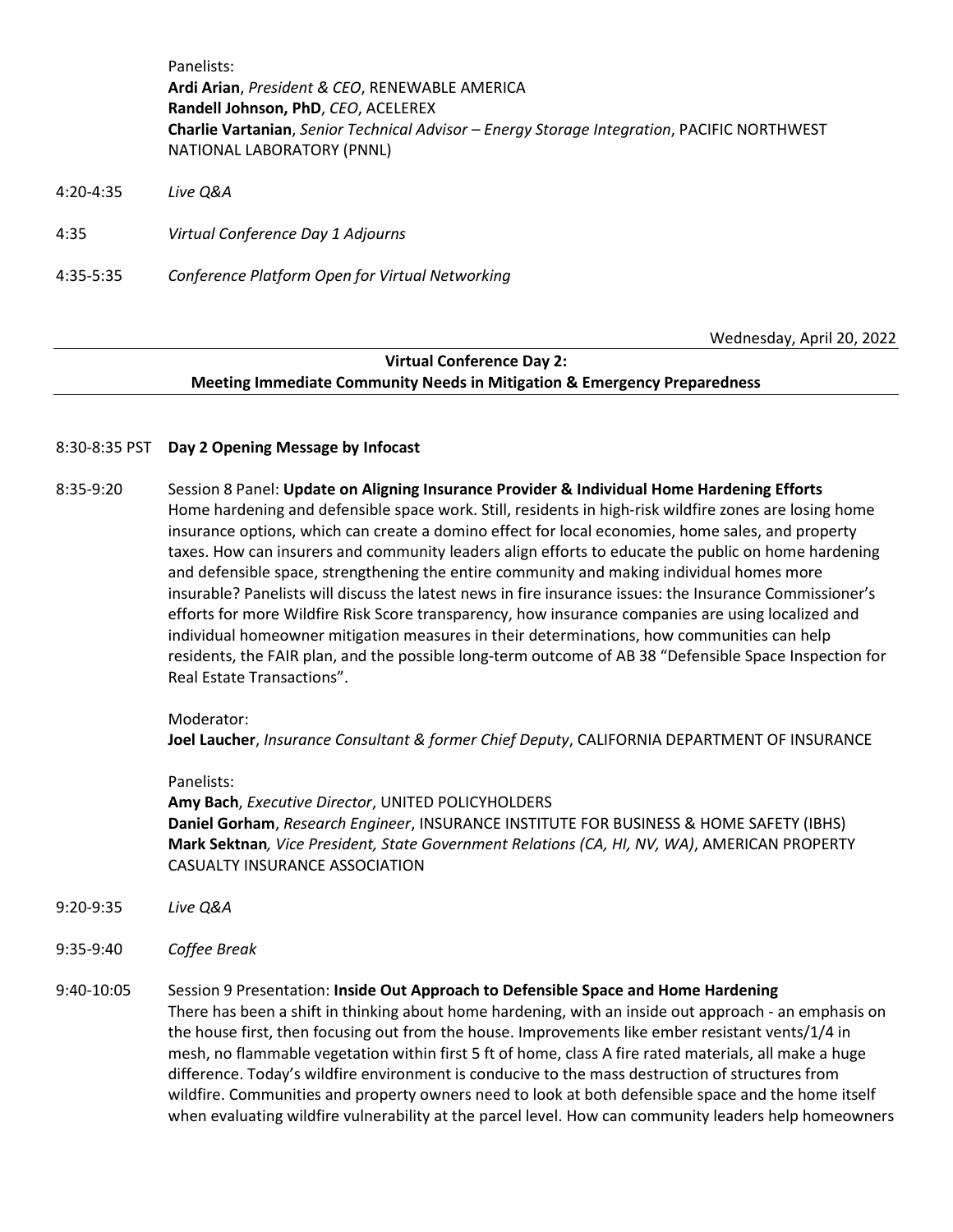retrofit existing structures for fire safety? How can planning help to limit structure to structure fire spread and how do Chapter 7A codes help?

**Steven Hawks**, *Staff Chief, Wildfire Planning & Engineering Division*, CALIFORNIA DEPARTMENT OF FORESTRY AND FIRE PROTECTION (CAL FIRE)

- 10:05-10:15 *Live Q&A*
- 10:15-10:20 *Coffee Break*

## 10:20-11:05 Session 10 Panel: **Update on Vegetation and Forest Management**

Around 20 million acres in California need fuel reduction, and more inhabited areas desperately require vegetation and forest management as the population pushes further into WUI regions. While the outdated belief 'all fire is bad' wanes, new practices are rising in importance and gaining momentum with renewed funding and better understanding of our ecosystem, using science-based guidelines to inform vegetation management programs. From prescribed burns to goats, fuel reduction projects have risen in importance as a means of mitigating the severity of wildfires. Panelists will discuss the changing way we look at forest health, the best and most cost-effective vegetation management practices, the level of coordination that should exist with local communities, Cal Fire, and the US Forest Service.

#### Moderator:

**Matt Dias**, *President & CEO*, CALIFORNIA FORESTRY ASSOCIATION (CALFORESTS)

## Panelists:

**Brandon Collins, Ph.D**, *Research Scientist*, UC BERKELEY CENTER FOR FIRE RESEARCH AND OUTREACH **Chad Hanson**, *Director*, JOHN MUIR PROJECT **Matthew Reischman**, *Deputy Director*, *Resource Management*, CALIFORNIA DEPARTMENT OF FORESTRY AND FIRE PROTECTION (CAL FIRE)

- 11:05-11:20 *Live Q&A*
- 11:20-11:25 *Coffee Break*

# 11:25-12:15 Session 11 Panel: **Overcoming Land Use Challenges: What's Happening in the WUI?**

Wildland Urban Interface (WUI) expansion continues across CA, as various projections predict that the state could have up to 1.7 million homes in Very High Fire Hazard Severity Zones (VHFHSZs) by 2050. City leaders and local officials face the challenge of permitting development in VHFHSZs to accommodate growing populations while juggling the safety risks involved. New communities must comply with building, subdivision, and other land use planning requirements; however, many communities struggle with balancing housing needs, community planning issues, retrofitting existing structures, and enacting local building codes and defensible space ordinances. This panel will discuss lessons learned in land use planning for WUIs, mitigation standards, how they are best adopted, followed, and enforced.

#### Moderator:

**Molly Mowery, AICP**, *Executive Director*, COMMUNITY WILDFIRE PLANNING CENTER

## Panelists:

**Matt Damon**, *Deputy Chief of Land Use Planning Program*, CALIFORNIA DEPARTMENT OF FORESTRY AND FIRE PROTECTION (CAL FIRE) **Erik de Kok, AICP,** *Deputy Director, Planning & Community Development*, GOVERNOR'S OFFICE OF PLANNING AND RESEARCH (OPR)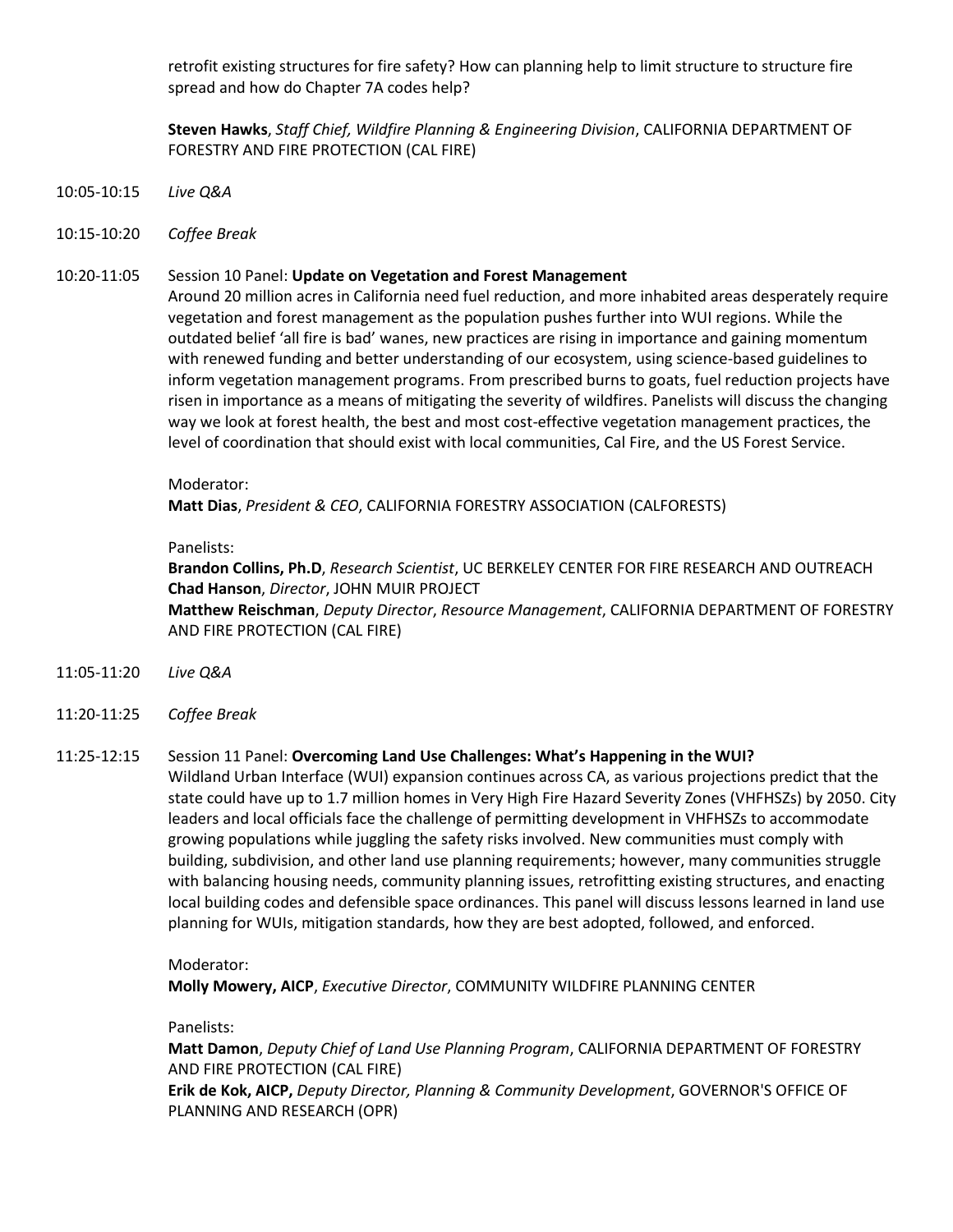**Jon Keeley**, *Senior Scientist*, *Western Ecological Research Center*, UNITED STATES GEOLOGICAL SURVEY (USGS) & *Adjunct Professor, Dept of Ecology and Evolutionary Biology*, UNIVERSITY OF CALIFORNIA, LOS ANGELES (UCLA) **Yana Valachovic**, *Forest Advisor*, UNIVERSITY OF CALIFORNIA COOPERATIVE EXTENSION & *County Director*, HUMBOLDT & DEL NORTE COUNTIES

- 12:15-12:30 *Live Q&A*
- 12:30-1:15 *Lunch Break*
- 1:15-1:40 Session 12 Presentation: **Aerial Fire Mitigation: Evolving Role of Aircraft Types & Airspace Operations** Various sizes and types of aircraft are envisioned to play a critical role in fighting fires. Multiple aircraft, including drones, operating simultaneously to fight fires requires coordination to maintain effectiveness as well as safety. Presently, firefighting is limited to day time, high visibility, and low wind conditions. It is also impacted if an unmanned aircraft system operates in the area or nearby. NASA is exploring opportunities where a variety of aircraft and their coordinated airspace management would improve the effectiveness of aerial firefighting. This session will discuss future aircraft requirements, approach for coordinated firefighting as well as a path towards improving effectiveness.

**Parimal Kopardekar, PhD**, *Director*, NASA AERONAUTICS RESEARCH INSTITUTE

- 1:40-1:50 *Live Q&A*
- 1:50-1:55 *Coffee Break*
- 1:55-2:40 Session 13 Panel: **Wildfire Smoke: Community Needs, Health Hazards & Air Quality Management** Breathing in wildfire smoke can have immediate health effects, particularly for people with pre-existing conditions, and create havoc in ERs. With the frequency of smoke on the rise, there are new measures to help: California Air Resources Board (CARB) is providing more funding for Clean Air Shelters through AQ AB826 and air monitoring support for prescribed burning and wildfires to help monitor air quality. Moreover, the EPA and US Forest Service have made continued improvements and usage of the Airnow Fire and Smoke Map during wildfire events. How can these resources be best used, how do community leaders prepare to help their citizens during these times, and what can be done to educate the public?

#### Moderator:

**Richard Stedman**, *Air Pollution Control Officer*, MONTEREY BAY AIR RESOURCES DISTRICT

#### Panelists:

**Juan Aguilera, MD, PhD, MPH**, *Research Scientist*, STANFORD UNIVERSITY **Alberto Ayala**, *Executive Director & Air Pollution Control Officer*, SACRAMENTO METROPOLITAN AIR QUALITY MANAGEMENT DISTRICT **Mary Prunicki, PhD, MD**, *Director of Air Pollution and Health Research, Sean N. Parker Center for Allergy Research*, STANFORD UNIVERSITY SCHOOL OF MEDICINE

- 2:40-2:55 *Live Q&A*
- 2:55-3:00 *Coffee Break*
- 3:00-3:50 Session 14 Panel: **Landslides, Rebuilding & Other Post-Fire Concerns** Every California community needs to have a plan for what to do when a wildfire event happens, as there can be cascading disasters without a robust plan in place and proper communication for response team members and the public alike. Rainstorms and post-wildfire landslides pose risks to both first responders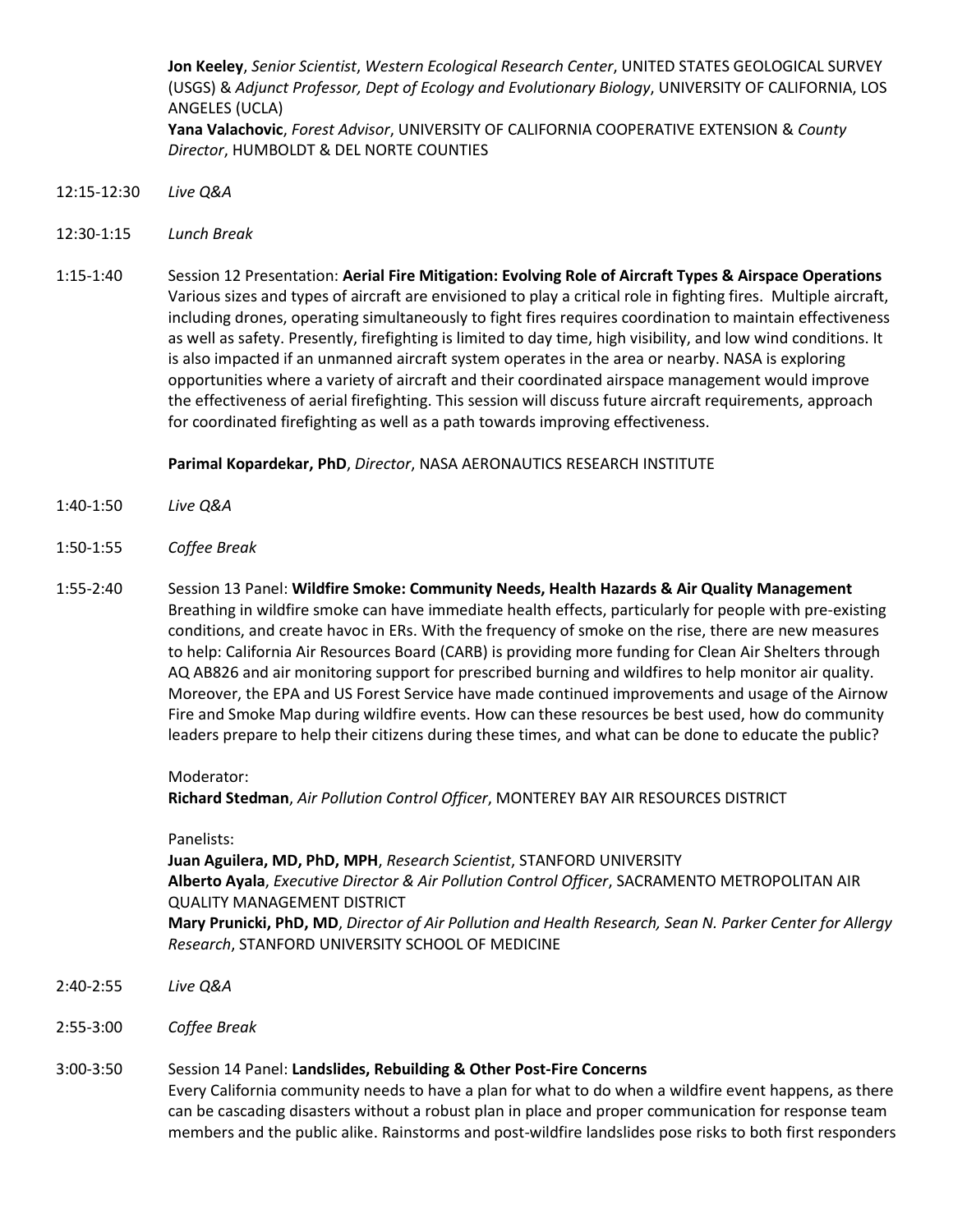and the public, making the areas where base camps and other stations vulnerable if not positioned with care. Moreover, allowing the population to re-enter a burned area comes with a host of logistic and communication concerns. This panel will discuss lessons learned in post-event recovery response, resource planning, assessing utility and other infrastructure damage, and the steps in restoring affected areas.

## Moderator:

**Aaron Levy**, *Director*, *Individual and Community Preparedness Division*, FEDERAL EMERGENCY MANAGEMENT AGENCY (FEMA)

## Panelists:

**Kathryn Lipiecki**, *Director, Mitigation Division*, FEMA REGION IX **Allen Myers**, *Executive Director*, REGENERATING PARADISE **Jesse Oswald**, *Chief Building Official, Planning & Economic Development*, CITY OF SANTA ROSA **Dante Randazzo**, *Federal Preparedness Coordinator*, FEMA REGION IX **Corey D. Williams**, *Public Information Officer, Office of Disaster Assistance*, U.S. SMALL BUSINESS ADMINISTRATION (SBA)

- 3:50-4:05 *Live Q&A*
- 4:05-4:10 **Closing Remarks by Infocast**
- 4:10 *Virtual Conference Day 2 Adjourns*

4:10-5:00 *Conference Platform Open for Virtual Networking*

## On Demand Sessions

On Demand 1: Presentation: **Extreme Weather: The Impacts of Climate Change on CA's Wildfire Landscape** Record breaking heat waves, ongoing drought, and bark beetles' infestations have created hundreds of thousands of acres with dry, overgrown vegetation and created unprecedented fire seasons in 2020 and 2021. Tools to model potential risks have gotten better but still cannot account for extreme weather. Hear how climate change factors are contributing to more and larger fires, the interplay of the conditions that created the recent fire seasons, and how climate change will continue to affect communities all over California in the years to come.

# **Alex Tardy**, *Senior Meteorologist*, NATIONAL OCEANIC & ATMOSPHERIC ADMINISTRATION (NOAA)/NATIONAL WEATHER **SERVICE**

# On Demand 2: Case Study: **Local Projects: Fuel Management in Different Ecosystems**

Using science-based guidelines to inform vegetation management decisions is essential to ensure that a fuel management program is effective. Prescribed burns are growing in Northern California, but how can this management technique be adapted to the southern part of the state and chaparral regions? How do fuel management decisions and priorities change due to the differences in fire regimes and frequencies? What are the evolving views on fire resilient landscaping and environmentally friendly fuels reduction? This panel will discuss upcoming trends in fuel treatment, both fuel management and prescribed burning, how communities are implementing these fuel reduction plans, and how they did it.

**Mike Blankenheim**, *Unit Chief, Amador-El Dorado Unit*, CALIFORNIA DEPARTMENT OF FORESTRY AND FIRE PROTECTION (CALFIRE)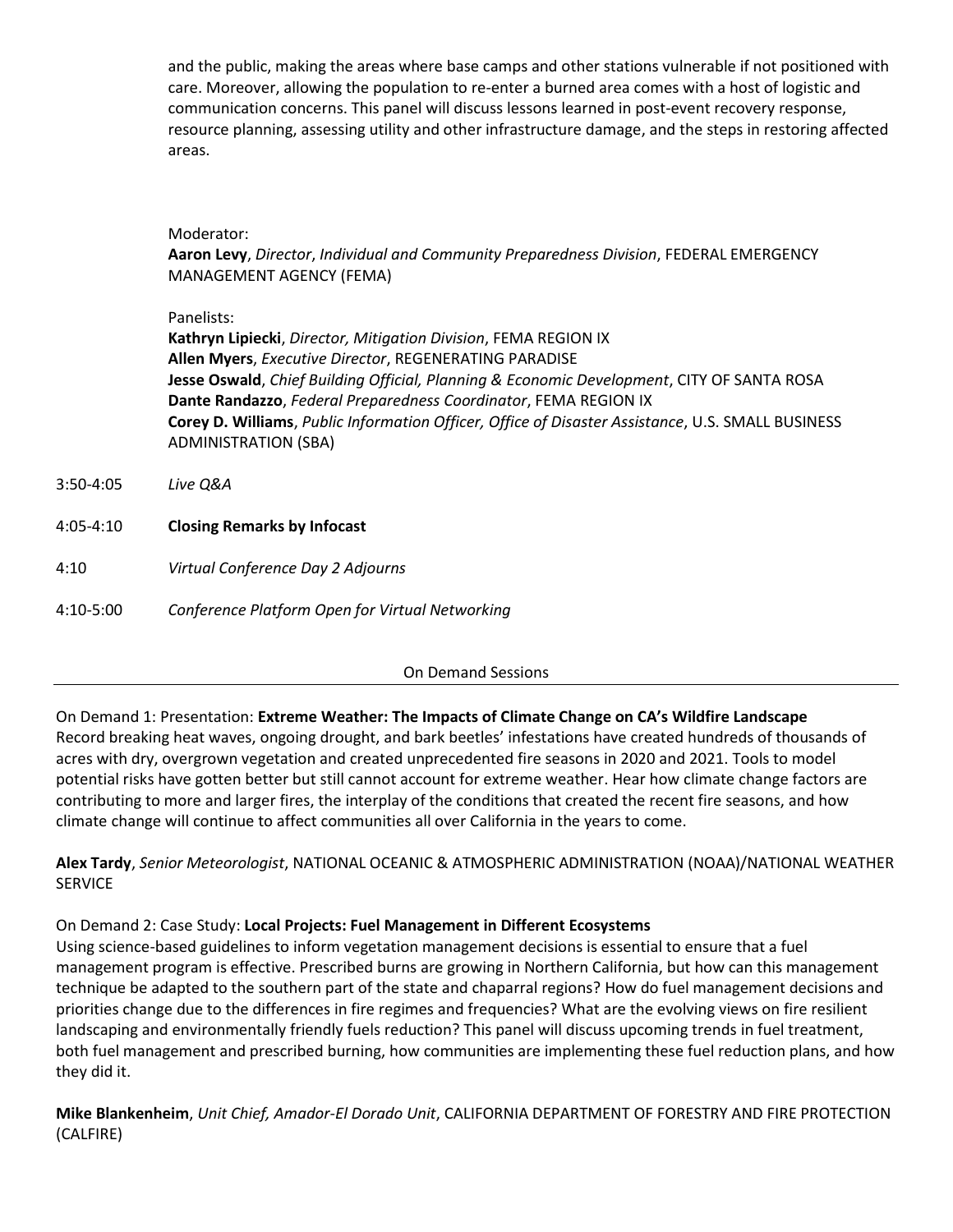# On Demand 3: Co-Presentation: **Understanding Sustainable Defensible Space & Leveraging New Requirements to Improve Fire Resistance**

California has several bills encouraging standards for retrofitting homes for fire resistance, but getting homeowners to comply can be an uphill battle. Now, state law requires a home in high fire severity zone to have an inspection prior to sale to make sure hazardous fuels reduction is done. Everyone needs to know how to design a defensible space promoting fire safety and resource conservation, and the importance of actually taking action. State and local leaders can help to remove home hardening barriers faced by homeowners, create native fire-wise landscape, and establish common guidelines and standards across agencies. The topic will discuss the potential impacts of measures such as AB 38, how state officials will enforce new requirements, and how community leaders can provide residents with wildfire preparedness education that is science-based and specific to their ecosystem, moving away from "brush clearance" and educating on vegetation management instead.

# **John Morgan**, *Assistant Chief - Defensible Space, Wildfire Prevention Engineering Division*, CALIFORNIA DEPARTMENT OF FORESTRY AND FIRE PROTECTION (CALFIRE)

Additionally, hear lessons learned in identifying vulnerabilities to wildfire and ember ignition through local community education by the Resource Conservation District of the Santa Monica Mountains, which collaborated with local and state organizations to launch defensiblespace.org and a Home Evaluation Program. These tools provide homeowners with guidance for creating and maintaining a sustainable defensible space, identifying vulnerabilities, and prioritizing actions for home hardening and sustainable fire-wise landscaping. Hear data collected from more than 260 evaluations across the Santa Monica Mountains, and learn how it will help design new programs to support homeowners in making the necessary improvements and build communities more sustainable and wildfire resistant in Southern California.

**Antoine Kunsch**, *Community Resilience Coordinator*, RESOURCE CONSERVATION DISTRICT OF THE SANTA MONICA MOUNTAINS

# On Demand 4: Presentation: **What Can We Learn from the Single-family Homes that Survived the 2018 Camp Fire in Paradise, California?**

The 2018 Camp Fire destroyed 18,804 structures in northern California, including most of the town of Paradise. Researchers investigated the vegetation and housing factors associated with home loss during this event to determine which were the most significant predictors of structure survival and whether CA's 2008 adoption of Chapter 7A building codes for homes in the WUI improved home safety. Hear the methodologies behind this research, which factors were the strongest predictors of fire damage, and the differences in home survival percentages and factors for structures of different ages, both before and after Chapter 7A adoption. The answers may surprise you.

**Yana Valachovic**, *Forest Advisor*, UNIVERSITY OF CALIFORNIA COOPERATIVE EXTENSION & *County Director*, HUMBOLDT & DEL NORTE COUNTIES

# On Demand 5: Case Study: **Local Projects: Goat Programs**

This Co-Presentation will cover two different grazing program models: how each model runs, how grazing herds mitigate wildfire hazards, and the benefits that they bring to the ecosystem and community.

Fibershed is a community grazing cooperative, a collaborative land stewardship model, where hooved animals are shared by neighbors to help them steward their land. The grazing ruminants empower the residents to create a healthy, fire safe ecosystem by reducing the fire fuel loads, building relationships between neighbors, and increasing connections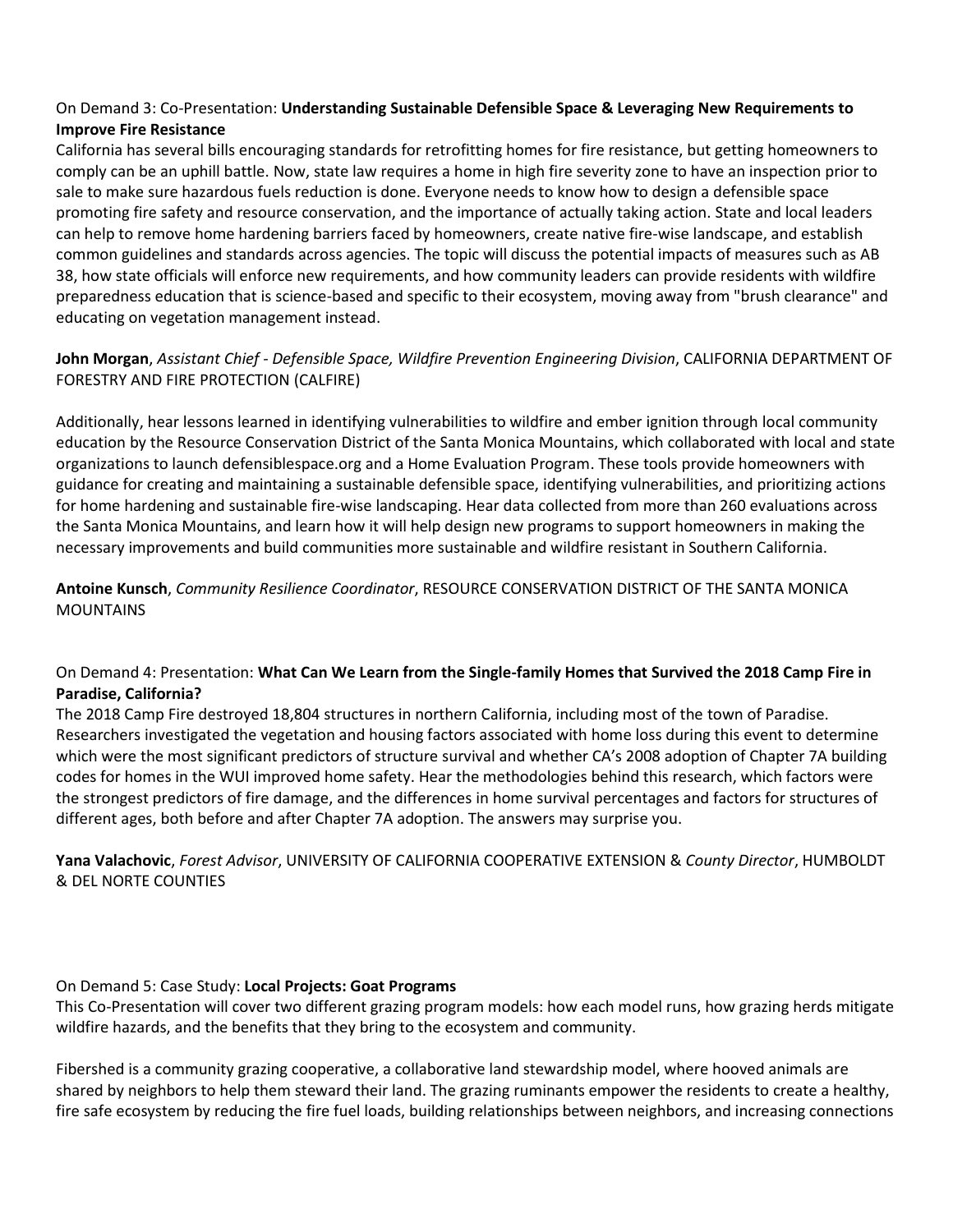to the land that supports them. The cooperative supports any socioeconomic status and feeds the development of creative, community approaches to living in fire prone regions.

# **Sarah Keiser,** *Community Organizer & Grazing Advocate*, FIBERSHED

Fire Safe Marin in the Ross Valley grazes for about four months using 3-4 herds of 400 goats/sheep each to remove fuels creating defensible space and fire breaks on ridgetops. They partner with up to 14 contiguous property owners, including both public and private land. This model is cost efficient because the animals walk from parcel to parcel and rarely require transport in vehicles, efficiently treating areas that are inaccessible or difficult to manage with mowers and weed eaters, areas where prescribed burns are inadvisable, and sensitive areas where the application of herbicides is not appropriate.

**Rich Shortall**, *Executive Coordinator*, FIRE SAFE MARIN

# On Demand 6: Presentation: **Resource Allocation Issues & Possible Solutions**

The long term trend is that wildfires in the California are increasing due to climate change. In terms of the number of fires burned, the 2021 season outpaced the 2020 season, which itself was the largest season in the state's recorded history. During all of this, many agencies and departments suffered staffing shortages, both in fire fighters and other staff crucial to coordinating efforts. Moreover, what is going to happen with fire season next year with this huge lack of personnel, with inmate crews not filling roles during covid making things worse? Can the state or federal government help support hiring extra firefighters for critical hand crew positions? What are the best and most efficient ways of handling resource allocation for mitigation efforts, from using shared resources to bringing in others?

# **Anale Burlew**, *Assistant Deputy Director Fire Protection Operations and Law Enforcement*, CALIFORNIA DEPARTMENT OF FORESTRY AND FIRE PROTECTION (CALFIRE)

On Demand 7: Presentation: **Programmatic Environmental Assessment for Statewide WUI Fuels Treatments** Hear details on the BLM's plans to reduce the intensity, severity, and spread of wildfire in and around WUI areas by reducing hazardous fuels on BLM lands, creating a relatively safer suppression environment for firefighters and the public during wildfire events. This action also defines tools to manage vegetation on BLM lands adjacent to the WUI, with the goal of reducing tree and shrub densities, continuity, and fuel loads and protecting desired vegetation, communities, homes, and critical infrastructure from moderate to high intensity wildfire.

## **Jessica Gallimore**, *State Fuels Program Officer*, BUREAU OF LAND MANAGEMENT (BLM)

## On Demand 8: Panel: **Wildfire Prevention Engineering & Coordinating Hardening Efforts**

Today's wildfire environment is conducive to the mass destruction of both buildings and infrastructure. When thinking about wildfire mitigation planning, it is important to have a deep understanding of where you build and what infrastructure is there in order to assess the risks. Communities, utilities, and property owners need to look at building and fire code, defensible space, materials, structural placement, and ingress and egress when evaluating wildfire vulnerability at the parcel level. How can utilities work with local officials to improve grid wildfire and wind resistance? How can engineering and planning help to limit fire spread; and how do communities and utilities harden their existing infrastructure effectively, coordinate mitigation planning, and avoid duplicating efforts?

## Moderator:

**Natalie Enclade**, *Executive Director*, BUILDSTRONG COALITION

Panelists: